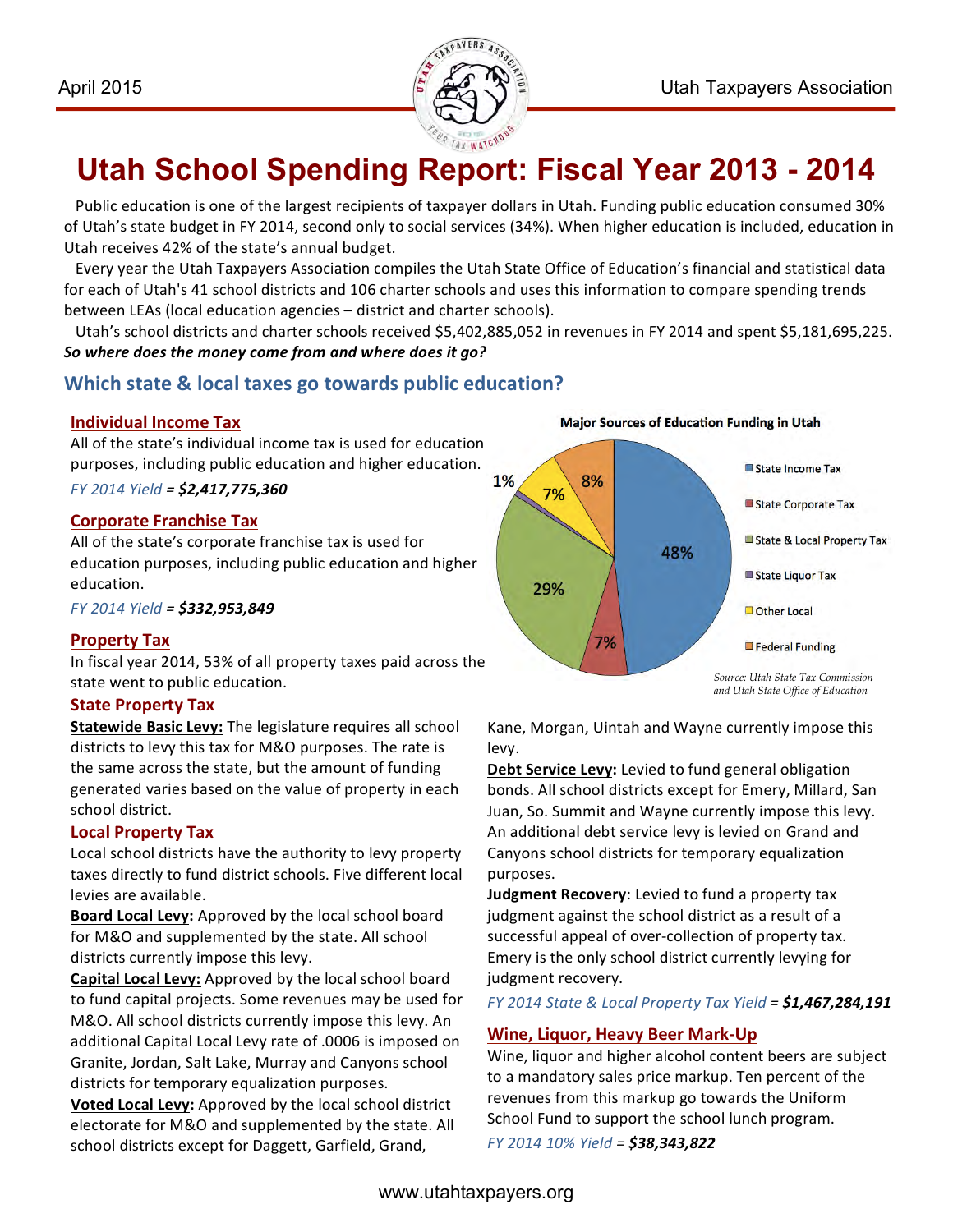|                           |                              |                                       | <b>Per-Student Spending</b>                            |          |                   |                                  |              |                      |                          | <b>Teachers</b><br><b>Revenue</b> |                  |                               |                   |                            | <b>Property Tax Base</b>                |                                           |                             |               |               |                                |                                      |                               |                                                           |                                                    |                            |
|---------------------------|------------------------------|---------------------------------------|--------------------------------------------------------|----------|-------------------|----------------------------------|--------------|----------------------|--------------------------|-----------------------------------|------------------|-------------------------------|-------------------|----------------------------|-----------------------------------------|-------------------------------------------|-----------------------------|---------------|---------------|--------------------------------|--------------------------------------|-------------------------------|-----------------------------------------------------------|----------------------------------------------------|----------------------------|
| A                         |                              |                                       | D                                                      |          |                   |                                  |              |                      |                          |                                   |                  | M                             | N                 | $\circ$                    |                                         |                                           |                             | -S            |               |                                | V                                    |                               |                                                           |                                                    |                            |
|                           |                              |                                       |                                                        |          |                   | General Fund + 10% of Basic      |              |                      |                          |                                   |                  | Debt Service   Capital Outlay |                   |                            | School                                  |                                           |                             |               |               |                                |                                      |                               | Property                                                  | <b>Tax Rate</b>                                    |                            |
| <b>School Districts</b>   | October<br>2013<br>Enrollmen | Instruction<br>Instruction<br>Expense | Instruction   Student<br>Expense as Support<br>% of GF | Services | Media<br>Services | <b>Student Services</b><br>Admin | 0&M          | Student<br>Transport | Total<br>General<br>Fund | Nutrition                         | Bond<br>Interest | Facility<br>Constructior      | Total<br>Spending | Average<br>Teacher<br>Comp | Admin<br>Salary as<br>Teacher<br>Salary | Classroom<br>Teachers<br>as % of<br>Staff | Student<br>Teacher<br>Ratio | Local         | State         | Federal                        | Assessed<br>Valuation<br>per Student | FY 14<br>Property<br>Tax Rate | Tax Rate<br>(minus<br>.001535<br>statewide<br>basic levy) | minus<br>basic levy<br>as % of<br>State<br>Average | School<br><b>Districts</b> |
| Alpine                    | 72,41                        | \$3,950                               | 72%                                                    | \$169    | \$220             | \$521                            | \$461        | \$187                | \$5,508                  | \$307                             | \$238            | \$963                         | \$7,015           | \$72,824                   | 190%                                    | 54%                                       | 23.0                        | 33%           | 60%           | 7%                             | \$213,557                            | 0.008699                      | 0.007164                                                  | 128%                                               | Alpine                     |
| Davis                     | 68,57                        | 4,050                                 | 69%                                                    | 214      | 260               | 595                              | 590          | 174                  | 5,883                    | 349                               | 260              | 534                           | 7,026             | 74,971                     | 159%                                    | 48%                                       | 23.9                        | 37%           | 55%           | 8%                             | 241,136                              | 0.008710                      | 0.007175                                                  | 128%                                               | Davis                      |
| Granite                   | 68,10                        | 4,391                                 | 68%                                                    | 291      | 245               | 623                              | 795          | 139                  | 6,484                    | 410                               | 129              | 430                           | 7,453             | 69,525                     | 168%                                    | 49%                                       | 22.0                        | 35%           | 54%           | 11%                            | 304,140                              | 0.006994                      | 0.005459                                                  | 98%                                                | Granite                    |
| Jordan                    | 52,85                        | 3,500                                 | 65%                                                    | 183      | 283               | 594                              | 594          | 194                  | 5,347                    | 343                               | 63               | 1,078                         | 6,831             | 69,182                     | 190%                                    | 54%                                       | 23.5                        | 36%           | 57%           | 7%                             | 255,658                              | 0.007132                      | 0.005597                                                  | 100%                                               | Jordan                     |
| Canyons                   | 33,674                       | 4,064                                 | 62%                                                    | 282      | 356               | 901                              | 704          | 223                  | 6,531                    | 351                               | 333              | 1,146                         | 8,361             | 66,058                     | 186%                                    | 55%                                       | 22.7                        | 50%           | 43%           | 7%                             | 450,637                              | 0.008111                      | 0.006576                                                  | 118%                                               | Canyons                    |
| Nebo                      | 31,23                        | 3,484                                 | 61%                                                    | 360      | 265               | 658                              | 607          | 296                  | 5,670                    | 353                               | 236              | 1,089                         | 7,348             | 66,716                     | 201%                                    | 47%                                       | 23.5                        | 31%           | 61%           | 8%                             | 187,994                              | 0.009526                      | 0.007991                                                  | 143%                                               | Nebo                       |
| Weber                     | 31,02                        | 4,120                                 | 70%                                                    | 213      | 81                | 658                              | 577          | 235                  | 5,884                    | 397                               | 156              | 1,377                         | 7,814             | 73,862                     | 164%                                    | 47%                                       | 22.5                        | 31%           | 60%           | 8%                             | 250,596                              | 0.006920                      | 0.005385                                                  | 96%                                                | Weber                      |
| 8 Washington              | 27,09                        | 4,238                                 | 67%                                                    | 299      | 344               | 614                              | 625          | 206                  | 6,327                    | 372                               | 316              | 1,079                         | 8,093             | 71,616                     | 187%                                    | 50%                                       | 20.6                        | 44%           | 47%           | 9%                             | 398,235                              | 0.007544                      | 0.006009                                                  | 108%                                               | Washington                 |
| 9 Salt Lake               | 23,96                        | 4,935                                 | 68%                                                    | 241      | 492               | 637                              | 717          | 253                  | 7,274                    | 525                               | 125              | 518                           | 8,442             | 83,979                     | 152%                                    | 44%                                       | 20.8                        | 53%           | 34%           | 13%                            | 727,045                              | 0.006651                      | 0.005116                                                  | 92%                                                | Salt Lake                  |
| 10 Cache                  | 16,03                        | 4,124                                 | 69%                                                    | 169      | 250               | 491                              | 530          | 413                  | 5,977                    | 366                               | 176              | 453                           | 6,972             | 69,692                     | 151%                                    | 41%                                       | 23.8                        | 31%           | 60%           | 8%                             | 225,111                              | 0.008614                      | 0.007079                                                  | 127%                                               | Cache                      |
| 11 Provo                  | 14,799                       | 4,604                                 | 72%                                                    | 417      | 95                | 813                              | 347          | 136                  | 6,412                    | 384                               | 95               | 481                           | 7,373             | 70,968                     | 181%                                    | 44%                                       | 22.1                        | 35%           | 51%           | 14%                            | 298,446                              | 0.007094                      | 0.005559                                                  | 99%                                                | Provo                      |
| 12 Tooele                 | 14,10                        | 3,857                                 | 67%                                                    | 306      | 148               | 540                              | 679          | 261                  | 5,791                    | 447                               | 225              | 351                           | 6,813             | 64,436                     | 179%                                    | 53%                                       | 21.2                        | 35%           | 56%           | 9%                             | 271,677                              | 0.009593                      | 0.008058                                                  | 144%                                               | Tooelel                    |
| 13 Ogden                  | 12,48                        | 3,908                                 | 56%                                                    | 381      | 1,132             | 759                              | 674          | 166                  | 7,020                    | 624                               | 344              | 414                           | 8,402             | 67,302                     | 175%                                    | 48%                                       | 20.7                        | 32%           | 50%           | 20%                            | 252,642                              | 0.008754                      | 0.007219                                                  | 129%                                               | Ogden                      |
| 14 Box Elder              | 11,13                        | 3,899                                 | 68%                                                    | 194      | 130               | 596                              | 582          | 367                  | 5,768                    | 373                               | 224              | 797                           | 7,162             | 68,544                     | 167%                                    | 47%                                       | 22.7                        | 42%           | 50%           | 8%                             | 321,594                              | 0.008614                      | 0.007079                                                  | 127%                                               | <b>Box Elder</b>           |
| 15 Iron                   | 8,68                         | 4,171                                 | 70%                                                    | 201      | 161               | 578                              | 623          | 261                  | 5,995                    | 444                               | 176              | 691                           | 7,305             | 66,008                     | 171%                                    | 47%                                       | 21.1                        | 38%           | 52%           | 10%                            | 330,539                              | 0.008042                      | 0.006507                                                  | 116%                                               | Iron                       |
| 16 Uintah                 | 7,59                         | 3,912                                 | 65%                                                    | 167      | 154               | 697                              | 587          | 494                  | 6,009                    | 409                               | 162              | 2,915                         | 9,496             | 70,223                     | 162%                                    | 46%                                       | 23.4                        | 55%           | 37%           | 8%                             | 701,149                              | 0.006261                      | 0.004726                                                  | 85%                                                | Uintah                     |
| 17 Murray                 | 6,43                         | 4,310                                 | 68%                                                    | 319      | 193               | 745                              | 584          | 167                  | 6,317                    | 344                               | 261              | 3,247                         | 10,170            | 80,473                     | 164%                                    | 50%                                       | 21.6                        | 47%           | 45%           | 8%                             | 443,398                              | 0.007003                      | 0.005468                                                  | 98%                                                | Murray                     |
| 18 Logan                  | 5,98                         | 4,392                                 | 71%                                                    | 381      | 266               | 556                              | 402          | 195                  | 6,192                    | 486                               | 54               | 776                           | 7,508             | 72,632                     | 175%                                    | 46%                                       | 21.5                        | 38%           | 49%           | 13%                            | 330,820                              | 0.008108                      | 0.006573                                                  | 118%                                               | Logan                      |
| 19 Wasatch                | 5,786                        | 5,168                                 | 71%                                                    | 263      | 100               | 787                              | 565          | 370                  | 7,253                    | 386                               | 446              | 1,516                         | 9,601             | 82,771                     | 173%                                    | 48%                                       | 19.8                        | 59%           | 35%           | 6%                             | 645,753                              | 0.007610                      | 0.006075                                                  | 109%                                               | Wasatch                    |
| 20 Duchesne               | 5,021                        | 3,914                                 | 60%                                                    | 128      | 211               | 747                              | 908          | 593                  | 6,500                    | 380                               | 75               | 2,432                         | 9,387             | 66,779                     | 156%                                    | 48%                                       | 21.6                        | 49%           | 44%           | 6%                             | 486,787                              | 0.007691                      | 0.006156                                                  | 110%                                               | Duchesne                   |
| 21 Park City              | 4,630                        | 6,419                                 | 63%                                                    | 479      | 564               | 1,315                            | 1,022        | 467                  | 10,266                   | 323                               | 56               | 1,170                         | 11,815            | 97,073                     | 163%                                    | 46%                                       | 17.9                        | 91%           | 6%            | 3%                             | 2,396,422                            | 0.004630                      | 0.003095                                                  | 55%                                                | Park City                  |
| 22 Sevier                 | 4,58                         | 4,449                                 | 66%                                                    | 172      | 61                | 676                              | 1,056        | 338                  | 6,751                    | 453                               | 232              | 1,111                         | 8,547             | 72,932                     | 156%                                    | 50%                                       | 21.4                        | 32%           | 55%           | 13%                            | 306,431                              | 0.006527                      | 0.004992                                                  | 89%                                                | Sevier                     |
| 23 Carbon                 | 3,36                         | 5,213                                 | 66%                                                    | 209      | 107               | 1,102                            | 826          | 417                  | 7,874                    | 438                               | 74               | 748                           | 9,135             | 77,537                     | 157%                                    | 43%                                       | 18.4                        | 50%           | 42%           | 8%                             | 603,900                              | 0.007186                      | 0.005651                                                  | 101%                                               | Carbon                     |
| 24 So. Sanpete            | 3,16                         | 5,187                                 | 74%                                                    | 146      | 204               | 555                              | 596          | 314                  | 7,002                    | 503                               | 285              | 515                           | 8,305             | 75,070                     | 161%                                    | 41%                                       | 20.0                        | 22%           | 68%           | 11%                            | 174,966                              | 0.009325                      | 0.007790                                                  | 139%                                               | So. Sanpete                |
| 25 San Juan               | 3,02                         | 5,733                                 | 55%                                                    | 423      | 861               | 1,106                            | 1,330        | 881                  | 10,335                   | 493                               |                  | 1,618                         | 12,446            | 74,020                     | 144%                                    | 36%                                       | 17.4                        | 26%           | 45%           | 29%                            | 308,823                              | 0.007851                      | 0.006316                                                  | 113%                                               | San Juan                   |
| 26 Millard                | 2,84                         | 5,532                                 | 68%                                                    | 114      | 191               | 799                              | 994          | 482                  | 8,114                    | 557                               |                  | 3,207                         | 11,878            | 84,941                     | 135%                                    | 43%                                       | 20.0                        | 50%           | 41%           | 9%                             | 759,512                              | 0.005984                      | 0.004449                                                  | 80%                                                | Millard                    |
| 27 Morgan                 | 2,63.                        | 3,447                                 | 67%                                                    | 108      | 42                | 652                              | 483          | 433                  | 5,165                    | 358                               | 363              | 380                           | 6,266             | 74,965                     | 165%                                    | 49%                                       | 24.4                        | 45%           | 50%           | 5%                             | 333,212<br>268,899                   | 0.007805<br>0.007602          | 0.006270<br>0.006067                                      | 112%<br>109%                                       | Morgan                     |
| 28 No. Sanpete            | 2,40<br>2,31                 | 5,927                                 | 62%                                                    | 227      |                   | 1,370                            |              | 503                  | 9,602                    | 478                               |                  | 696                           | 10,775            | 75,350<br>83,355           | 154%<br>167%                            | 46%<br>47%                                | 20.9<br>17.6                | $\sim$<br>53% | $\sim$<br>40% | $\overline{\phantom{a}}$<br>7% |                                      | 0.005856                      | 0.004321                                                  | 77%                                                | No. Sanpete 2              |
| 29 Emery<br>30 Juab       | 2,28                         | 3,989                                 | 69%                                                    | 213      | 165<br>165        | 619                              | 1,410<br>535 | 262                  | 5,782                    | 497                               | 340              | 685                           | 7,303             | 68,337                     | 166%                                    | 45%                                       | 22.6                        | 42%           | 50%           | 8%                             | 883,846<br>353,648                   | 0.008070                      | 0.006535                                                  | 117%                                               | Emery<br>Juab              |
| 31 Beaver                 | 1,579                        | 4,917                                 | 62%                                                    | 376      | 63                | 1,159                            | 1,123        | 248                  | 7,886                    | 432                               | 601              | 320                           | 9,240             | 79,593                     | 158%                                    | 45%                                       | 20.6                        | 50%           | 40%           | 10%                            | 694,619                              | 0.006635                      | 0.005100                                                  | 91%                                                | Beaver                     |
| 32 So. Summi              | 1,495                        | 5,472                                 | 68%                                                    | 340      | 128               | 979                              | 727          | 387                  | 8,034                    | 259                               |                  | 1,157                         | 9,449             | 80,030                     | 158%                                    | 48%                                       | 19.0                        | 66%           | 30%           | 4%                             | 1,002,743                            | 0.006752                      | 0.005217                                                  | 93%                                                | So. Summit 32              |
| 33 Grand                  | 1.455                        | 4.844                                 | 59%                                                    | 180      | 639               | 1,128                            | 1.004        | 463                  | 8.258                    | 470                               | 853              | 291                           | 9.872             | 65,603                     | 170%                                    | 41%                                       | 16.9                        | 60%           | 32%           | 8%                             | 999,674                              | 0.006303                      | 0.004768                                                  | 85%                                                | Grand                      |
| 34 Kane                   | 1,212                        | 6,145                                 | 62%                                                    | 514      | 347               | 1,360                            | 946          | 609                  | $\sim$<br>9,920          | 373                               | 24               | 390                           | 10,708            | 81,020                     | 153%                                    | 42%                                       | 17.4                        | 47%           | 46%           | 6%                             |                                      | 943,144 0.005019              | 0.003484                                                  | 62%                                                | Kane <sup>34</sup>         |
| 35 No. Summit             | 990                          | 5,823                                 | 70%                                                    | 155      |                   | 972                              | 540          | 687                  | 8,262                    | 544                               | 241              | 436                           | 9,483             | 79,044                     | 167%                                    | 44%                                       | 18.4                        | 56%           | 39%           | 5%                             |                                      | 939,772 0.006409              | 0.004874                                                  | 87%                                                | No. Summit 35              |
| 36 Garfield               | 930                          | 4,867                                 | 59%                                                    | 161      | 63                | 1,554                            | 1,150        | 405                  | 8,200                    | 337                               | 121              | 987                           | 9,645             | 77,023                     | 123%                                    | 48%                                       | 16.8                        | 36%           | 55%           | 10%                            |                                      | 653,530 0.006656              | 0.005121                                                  | 92%                                                | Garfield                   |
| 37 Wayne                  | 501                          | 6,615                                 | 63%                                                    | 234      | 378               | 1,512                            | 1,040        | 699                  | 10,478                   | 416                               |                  | 449                           | 11,343            |                            | 124%                                    | 52%                                       | 13.6                        | 26%           | 66%           | 8%                             |                                      | 559,560 0.003747              | 0.002212                                                  | 40%                                                | Wayne                      |
| 38 Rich                   | 479                          | 8,197                                 | 62%                                                    | 263      | 197               | 2,325                            | 1,181        | 955                  | 13,118                   | 707                               | 145              | 402                           | 14,372            | 85,281                     | 154%                                    | 52%                                       | 15.0                        | 55%           | 39%           | 6%                             |                                      | 1,670,040 0.004954            | 0.003419                                                  | 61%                                                | Rich                       |
| 39 Piute                  | 304                          | 8,007                                 | 61%                                                    |          | 33                | 2,380                            | 1,670        | 1,064                | 13,153                   | 794                               | 840              | 907                           | 15,694            | 75,065                     | 138%                                    | 47%                                       | 12.3                        | 21%           | 68%           | 15%                            |                                      | 351,169 0.006651              | 0.005116                                                  | 92%                                                | Piute                      |
| 40 Tintic                 | 250                          | 7,561                                 | 60%                                                    | 395      | 433               | 2,026                            | 1,654        | 510                  | 12,578                   | 313                               | 181              | 3,655                         | 16,727            |                            | $\hspace{0.1mm}-\hspace{0.1mm}$         | 83%                                       | 15.6                        | 18%           | 78%           | 4%                             |                                      | 225,408 0.007696              | 0.006161                                                  | 110%                                               | Tintic                     |
| 41 Daggett                | 194                          | 9,039                                 | 55%                                                    |          | 761               | 2,825                            | 2,467        | 1,414                | 16,514                   | 697                               | - 74             | 5,398                         | 22,683            | 76,623                     | $\hspace{0.1mm}$                        | 43%                                       | 13.2                        | 44%           | 50%           | 6%                             |                                      | 1,409,951 0.004443            | 0.002908                                                  | 52%                                                | Daggett                    |
| <b>DISTRICT Total/Avg</b> | 557,651                      | \$4,138                               | 67%                                                    | \$246    | \$268             | \$655                            | \$632        | \$235                | \$6,174                  | \$382                             | \$199            | \$892                         | \$7,647           | \$74,652                   | 163%                                    | 49%                                       | 22.2                        | 43%           | 49%           | 9%                             |                                      | \$565,273 0.007124            | 0.005589                                                  | 100%                                               | <b>DISTRICT</b>            |
| <b>CHARTER Total/Avg</b>  | 54,900                       | \$3,561                               | 62%                                                    | \$244    | \$149             | \$951                            | \$776        | 50                   | \$5,732                  | \$174                             | \$878            | \$1,103                       | \$7,887           | \$52,051                   | 185%                                    | 55%                                       | 21.2                        | 5%            | 89%           | 6%                             |                                      |                               |                                                           |                                                    |                            |
| <b>STATE Total/Avg</b>    | 612,551                      | \$4,087                               | 67%                                                    | \$246    | \$258             | \$681                            | \$645        | \$214                | \$6,134                  | \$363                             | \$260            | \$911                         | \$7,669           |                            | \$63,351 174%                           | 50%                                       | 22.1                        | 24%           | 69%           | 8%                             |                                      |                               |                                                           |                                                    |                            |

Data from the Utah State Office of Education and the Utah State Tax Commission. All calculations done by the Utah Taxpayers Association.

10% of Basic = capital projects (fund 32) expenditures that are used for general fund purposes are counted in general fund totals and excluded from capital projects total

**No. Sanpete School District has not yet released their spending data and are therefore not included in this report** A: Districts listed in order of highest to lowest enrollment

E: Includes salaries and benefits of guidance personnel, health and social workers, psychologists and secretarial staff L: To avoid double counting, bond principal payment is excluded

G: Includes salaries and benefits of district administration, principals, business office and secretarial support D: Includes salary and benefits<br>H: Includes salaries and benefits of custodial and maintenance services, rel

H: Includes salaries and benefits of custodial and maintenance services, related materials and supplies

I: Includes salaries and benefits of drivers, mechanics and related personnel, travel and per diem, and costs related to busing students to and from school and school activities C: Includes teacher salaries and benefits, substitutes, aides, teaching supplies, textbooks and materials K: Includes salaries and benefits of food service personnel, food costs, and costs related to food preparation and s

F: Includes salaries and benefits of library personnel and clerical help, library books and audiovisual material M: Includes acquisition and construction of buildings and amounts paid to non-payroll vendors to operate, rep

## **Utah School Spending Report - Fiscal Year 2013-2014**

*A Comparison of Per-Student Spending and School Finance*